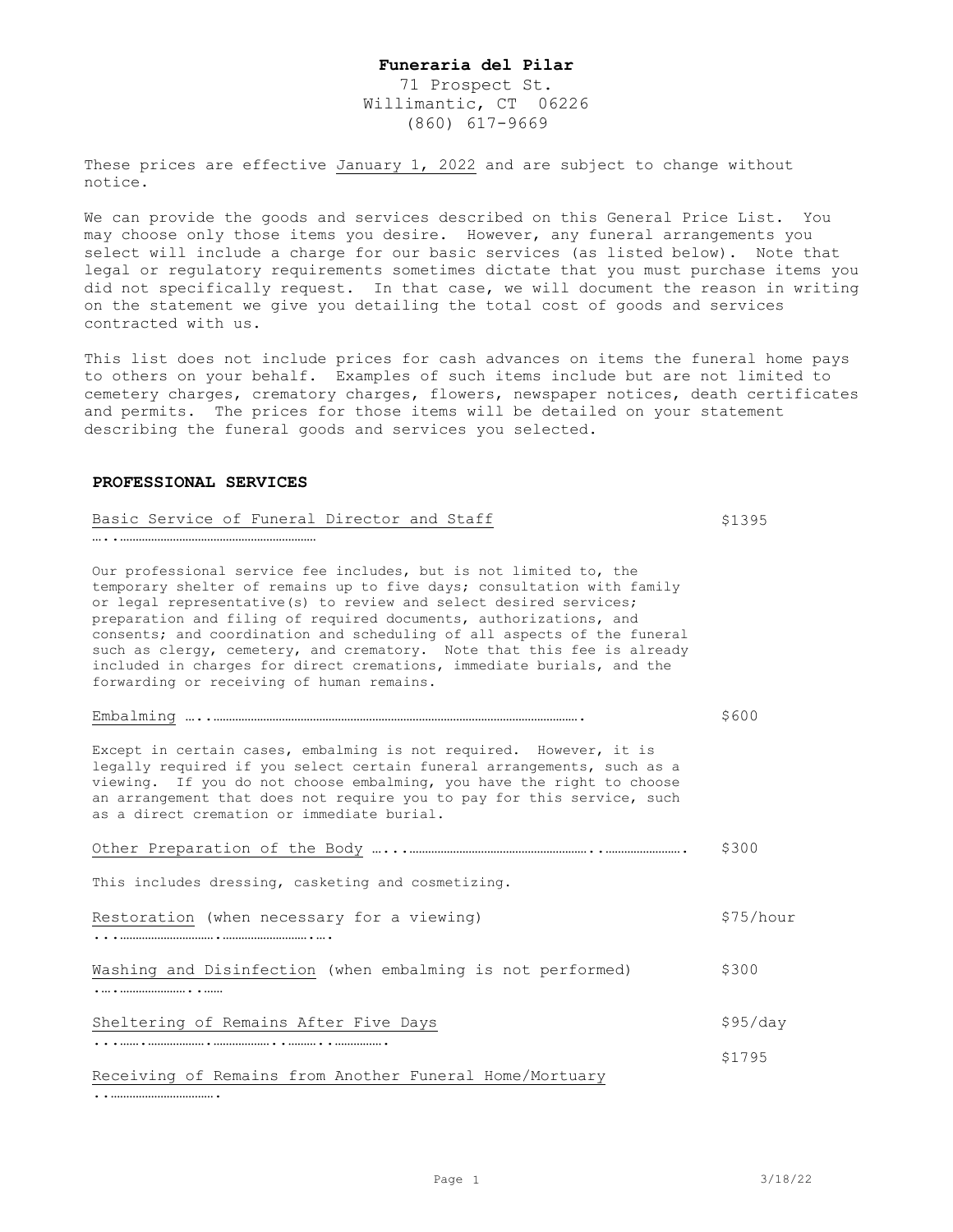71 Prospect St. Willimantic, CT 06226 (860) 617-9669

Our fee includes the basic services of funeral director and staff; transportation from Bradley International Airport; and temporary shelter of remains up to five days.

Please note that merchandise, hearse, and use of our facility for the purpose of visitation, rites or ceremonies are not included in this fee.

#### **PROFESSIONAL SERVICES (continued)**

#### Forwarding of Remains to Another Funeral Home/Mortuary \$2065

..………………………………

Our fee includes the basic services of funeral director and staff; removal and temporary shelter of remains up to five days; embalming; preparation and filing of required documents, authorizations, and consents; and transportation to Bradley International Airport.

Please note that merchandise, burial permit fee (\$5), certified death certificate copies (\$20 per copy), newspaper notices, and use of our facility for the purpose of visitation, rites, or ceremonies prior to the forwarding of remains are not included in this fee.

Additional Fees:

- Combination Tray (\$350) or Casket Air Tray (\$400)
- Additional mileage (if applicable) is \$3/mile

Immediate Burial ……………………………………………………………………………………………..…..

#### \$1915

Our fee for an immediate burial without any attendant visitation, rites, ceremonies, or embalming includes the basic services of funeral director and staff; removal and shelter of remains up to five days; sanitary care of remains; and preparation and filing of required documents, authorizations, and consents.

Please note that casket, vault, hearse, burial permit fee (\$5), certified death certificate copies (\$20 per copy), and newspaper notices are not included in this fee.

The purchaser may provide own casket.

#### Direct Cremation …..………………………………………………………………………………………………

Our fee for a direct cremation without any attendant rites, ceremonies, visitation, or embalming includes the basic services of funeral director and staff; removal of remains; cardboard cremation container; transportation to local crematory; and preparation and filing of required documents, authorizations, and consents.

Please note that the crematory fee, state medical examiner fee (\$150), burial and cremation permit fees (\$10), certified death certificate

\$1915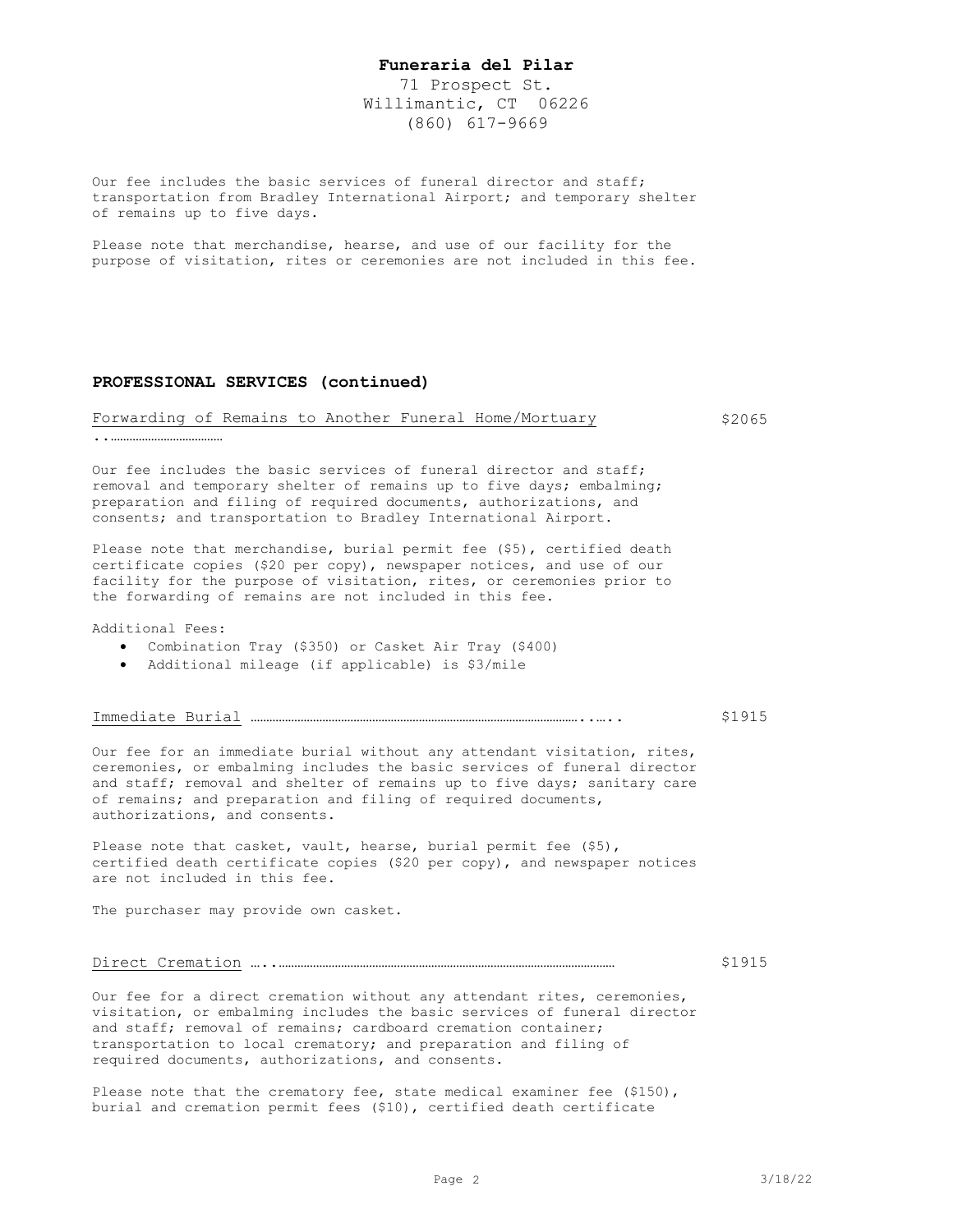71 Prospect St. Willimantic, CT 06226 (860) 617-9669

copies (\$20 per copy), newspaper notices, and merchandise are not included in this fee.

### **FACILITIES**

| Use of Facility and Staff for Visitation and/or Memorial Service |            |
|------------------------------------------------------------------|------------|
| $\bullet$                                                        | \$590      |
|                                                                  | \$295/hour |
| Use of Equipment and Staff Services for a Funeral or Memorial    |            |
| Service                                                          | \$400      |
|                                                                  |            |
| Use of Equipment and Staff for a Graveside Service only          | \$400      |

..…………………………………….

#### **TRANSPORTATION**

| Transfer of Remains to Funeraria del Pilar within 20-Mile Radius | \$500 |
|------------------------------------------------------------------|-------|
|                                                                  |       |
| Charge for Additional Mileage is \$3/mile<br>$\bullet$           |       |
| Extra Personnel for Transfer, if necessary is \$75<br>$\bullet$  |       |
| • Transfer from State Medical Examiner Office is \$600           |       |
|                                                                  | \$150 |
|                                                                  | \$400 |
| • Charge for Additional Mileage is \$3/mile                      |       |
| Service Vehicle                                                  |       |

#### **MERCHANDISE**

| Caskets<br>\$1395 to                                                                   |             |  |
|----------------------------------------------------------------------------------------|-------------|--|
| • A detailed list of offerings is provided at our funeral<br>home.                     | \$3995      |  |
|                                                                                        |             |  |
| • A detailed list of offerings is provided at our funeral<br>home.                     | \$5075      |  |
|                                                                                        | \$400       |  |
|                                                                                        | \$350       |  |
| Urns<br>A detailed list of offerings is available at our funeral<br>$\bullet$<br>home. | \$75 to 695 |  |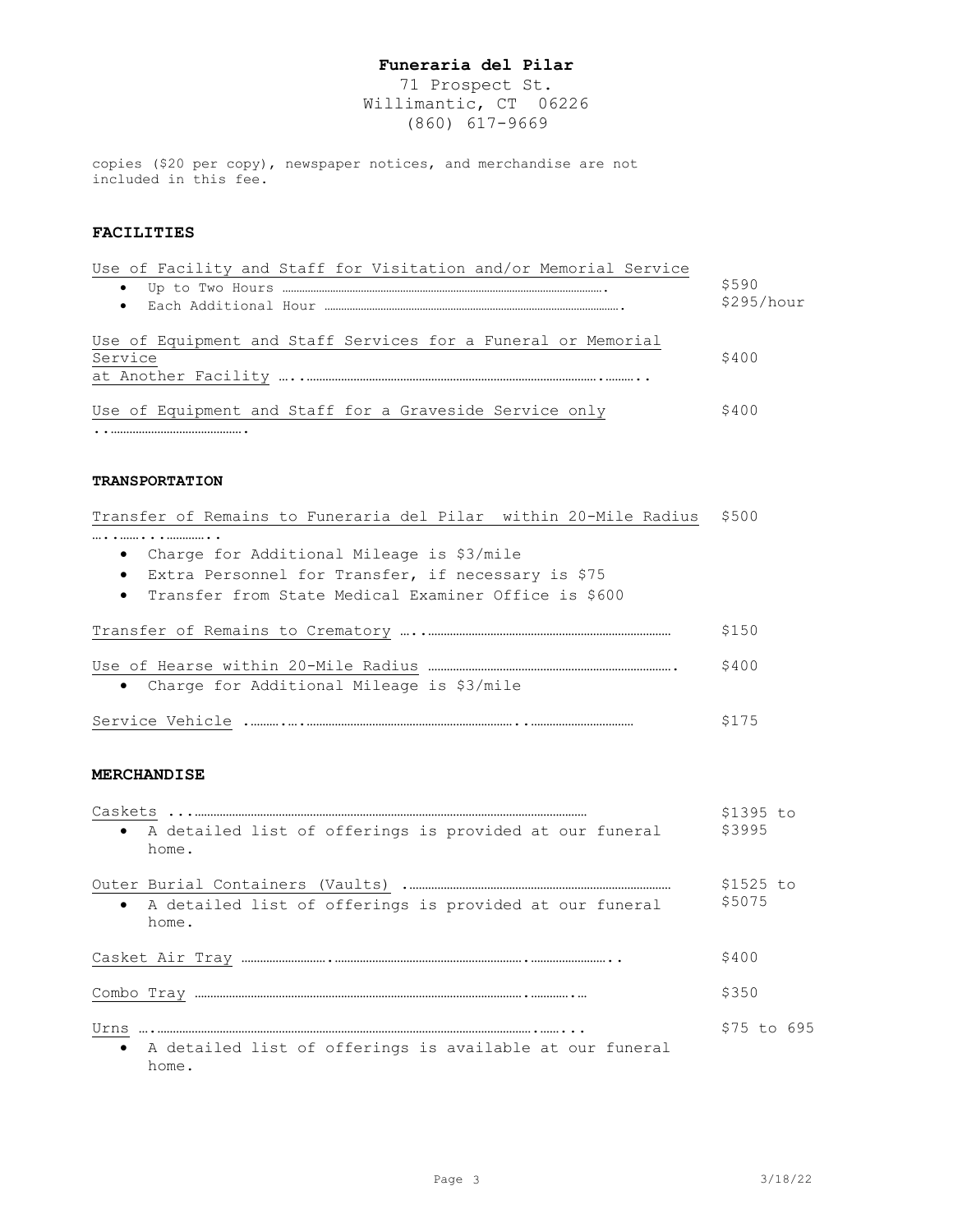71 Prospect St. Willimantic, CT 06226 (860) 617-9669

| Personalized Prayer Cards (price per sheet of 8 cards)                | S12         |  |  |
|-----------------------------------------------------------------------|-------------|--|--|
|                                                                       | \$20        |  |  |
| Personalized Prayer Cards with Photo (price per sheet of 8 cards)<br> | $$40/h$ ook |  |  |
|                                                                       |             |  |  |
|                                                                       | \$75        |  |  |

#### **PAYMENT FOR GOODS AND SERVICES**

Payment in full is due at time of arrangement. We accept the following forms of payment:

- Cash
- Check
- Pre-Arranged Funeral Trust
- Insurance Assignment, if allowable

\*\*\* Note: Cash Advances/Third Party Charges must be paid by cash or check at time of arrangement Any Cash Advances/Third Party Charges paid by credit or debit card will be assessed a 4% transaction fee. \*\*\*

#### **CASKET SELECTIONS**

Prices Effective January 1, 2022 Prices Subject to Change Without Notice

- (A)Base Metal: 20 gauge non-protective steel, painted silver finish, crepe interior .................. \$1595
- (B)Clair: 20 gauge non-protective steel, available in six colors, crepe interior ……................…. \$1695
- (C)  $\underline{\text{Wilson}}$ : 20 gauge protective steel, available in four colors, crepe interior<br>  $\dots \dots \dots \dots \dots \dots \dots$ ….............…………. \$2095
- (D)In God's Care: 18 gauge protective steel, two-tone blue finish, crepe interior …..................
- (E)Amethyst: 18 gauge protective steel, two-tone silver finish, crepe interior …..............…….. \$2495
- (F) Remington Onyx: 18 gauge protective steel, brushed silver/ebony finish,<br>crepe interior..  $$3195$ crepe interior ..
- (G)  $\frac{\text{Colorado}}{\text{velvet}}$ : 18 gauge protective steel, available in two brushed finishes,<br>velvet interior .... velvet interior …...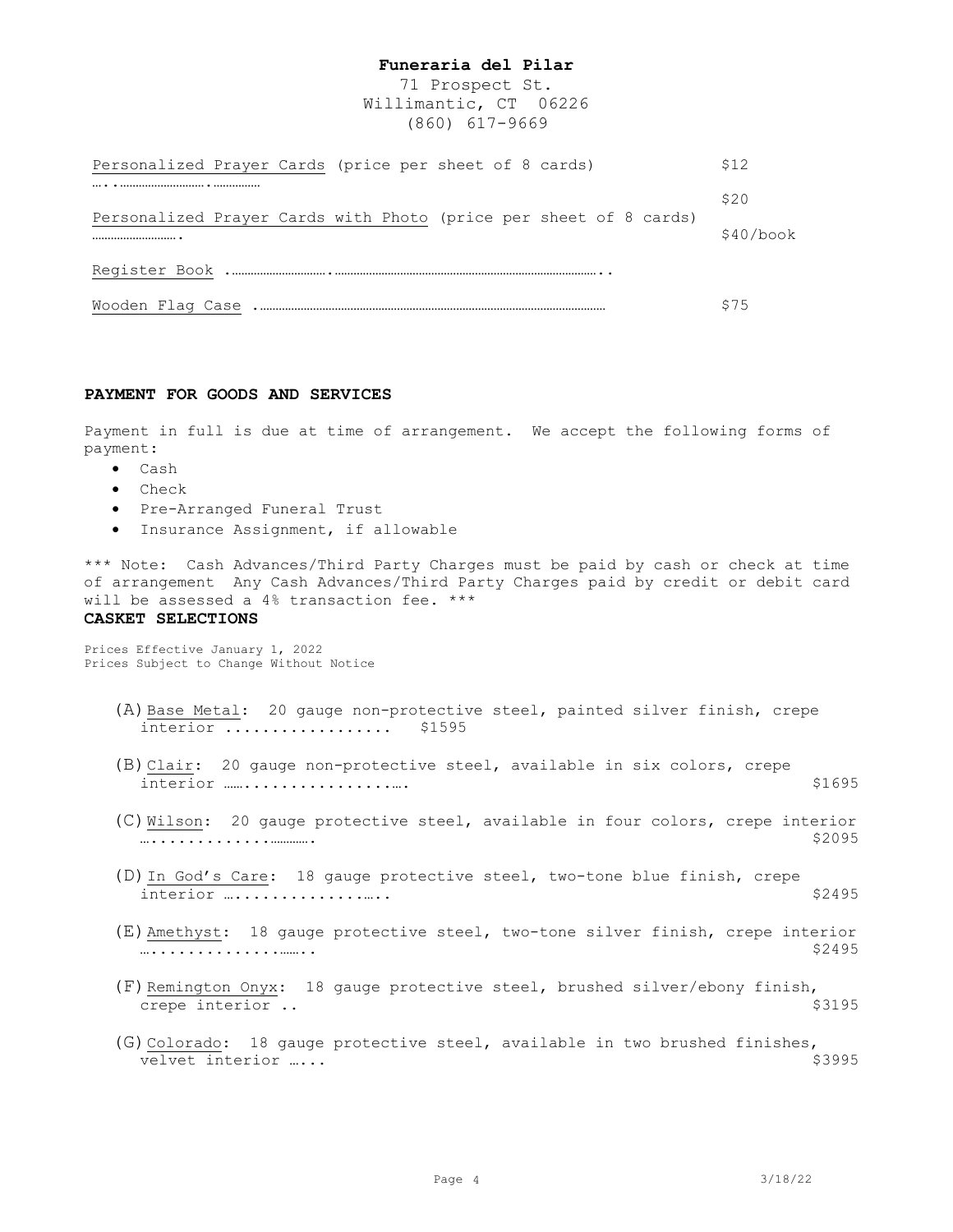71 Prospect St. Willimantic, CT 06226 (860) 617-9669

(H) Boxwood Cremation: veneer, satin walnut or pecan finish, full interior<br>\$1395 ................................ \$1395

(I)Copley: poplar veneer with glossy cherry finish, rosetan crepe interior<br>\$2195 ................................ \$2195

#### Disclaimer of Warranties

The only warranty on the casket sold with this service is the express written warranty, if any, granted by the manufacturer. This funeral home makes no warranty, express or implied, including an implied warranty of fitness for a particular purpose with respect to the casket.

#### **OUTER BURIAL CONTAINER SELECTIONS**

Prices Effective January 1, 2022 Prices Subject to Change Without Notice

#### Federal Trade Commission (FTC) Disclosure:

State or local law does not require that you purchase a container to surround the casket in the grave. However, many cemeteries do require that you have such a container so that the grave will not sink. In that case, either a burial vault or a grave liner will satisfy this requirement.

| (A) |  |
|-----|--|
|-----|--|

- Tier One
- 2 Layers of Protection
- Reinforced Concrete Core
- Patented, Arched Cover
- Tongue and Groove Seal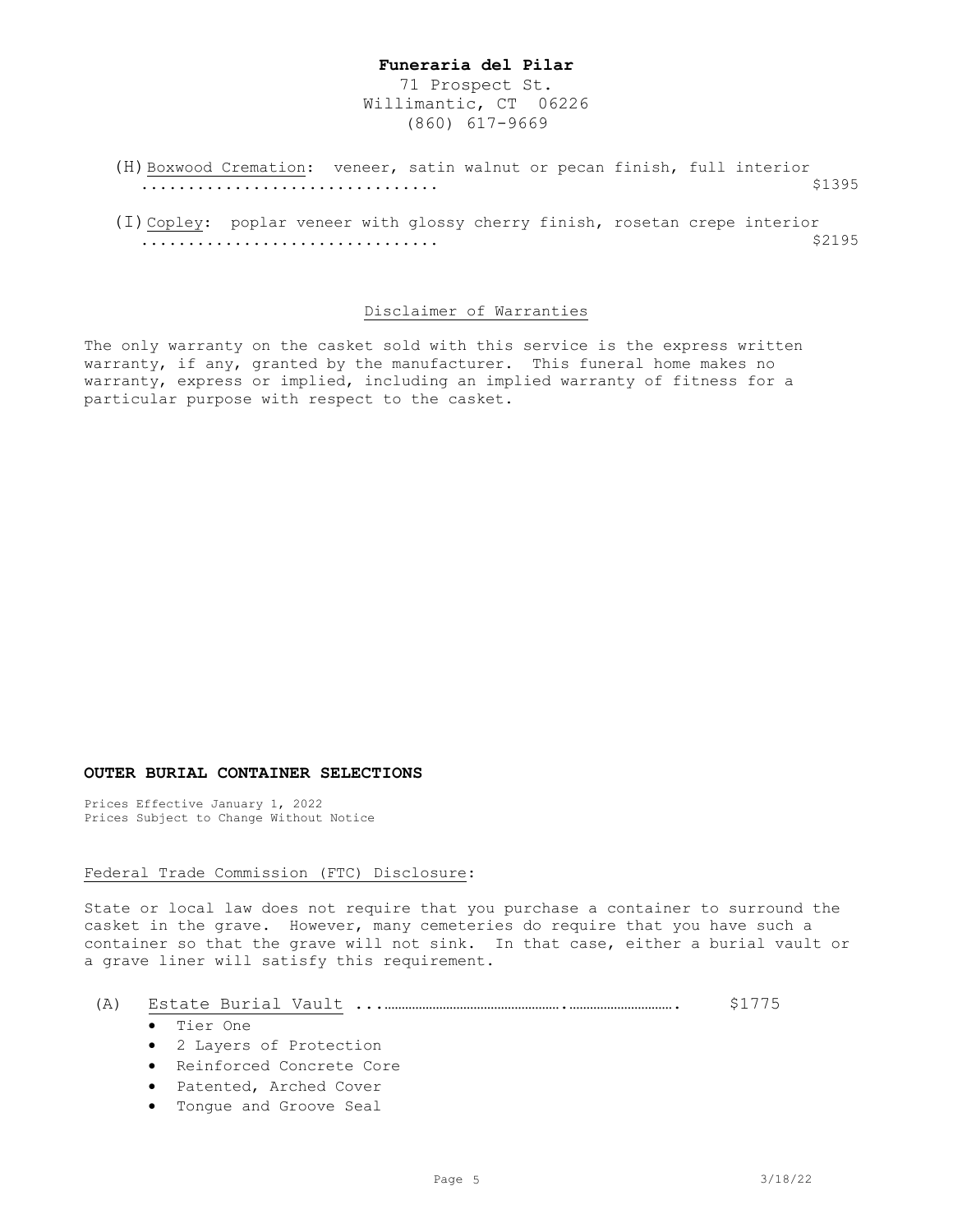71 Prospect St. Willimantic, CT 06226 (860) 617-9669

|     | Personalized Nameplate<br>$\bullet$                                                                                                                                                                                                            |        |
|-----|------------------------------------------------------------------------------------------------------------------------------------------------------------------------------------------------------------------------------------------------|--------|
| (B) | Tier One<br>2 Layers of Protection<br>Reinforced Concrete Core<br>Patented, Arched Cover<br>Tongue and Groove Seal<br>Personalized Nameplate Available<br>$\bullet$<br>Military Honors                                                         | \$1825 |
| (C) | Tier Two<br>2 Layers of Protection<br>Reinforced Concrete Core<br>$\bullet$<br>Thermoformed Polymer Liner<br>$\bullet$<br>Patented, Arched Cover<br>٠<br>Tonque and Groove Seal<br>٠<br>Personalized Nameplate<br>$\bullet$                    | \$2375 |
| (D) | Tier Two<br>3 Layers of Protection,<br>Reinforced Concrete Core<br>Patented Arched Cover<br>Tongue and Groove Seal<br>Simulated Stone Finish<br>Decorative Corner Column and Molding                                                           | \$2975 |
| (E) | Reflections Stainless Burial Vault<br>Tier Three<br>3 Layers of Protection<br>Reinforced Concrete Core<br>Interior and Cover Metal Liner<br>Patented Arched Cover<br>Tongue and Groove Seal<br>Personalized Nameplate<br>Hand-Painted Exterior | \$3875 |
| (F) | Tier Three<br>3 Layers of Protection<br>Reinforced Concrete Core<br>Interior and Cover Metal Liner,                                                                                                                                            | \$5075 |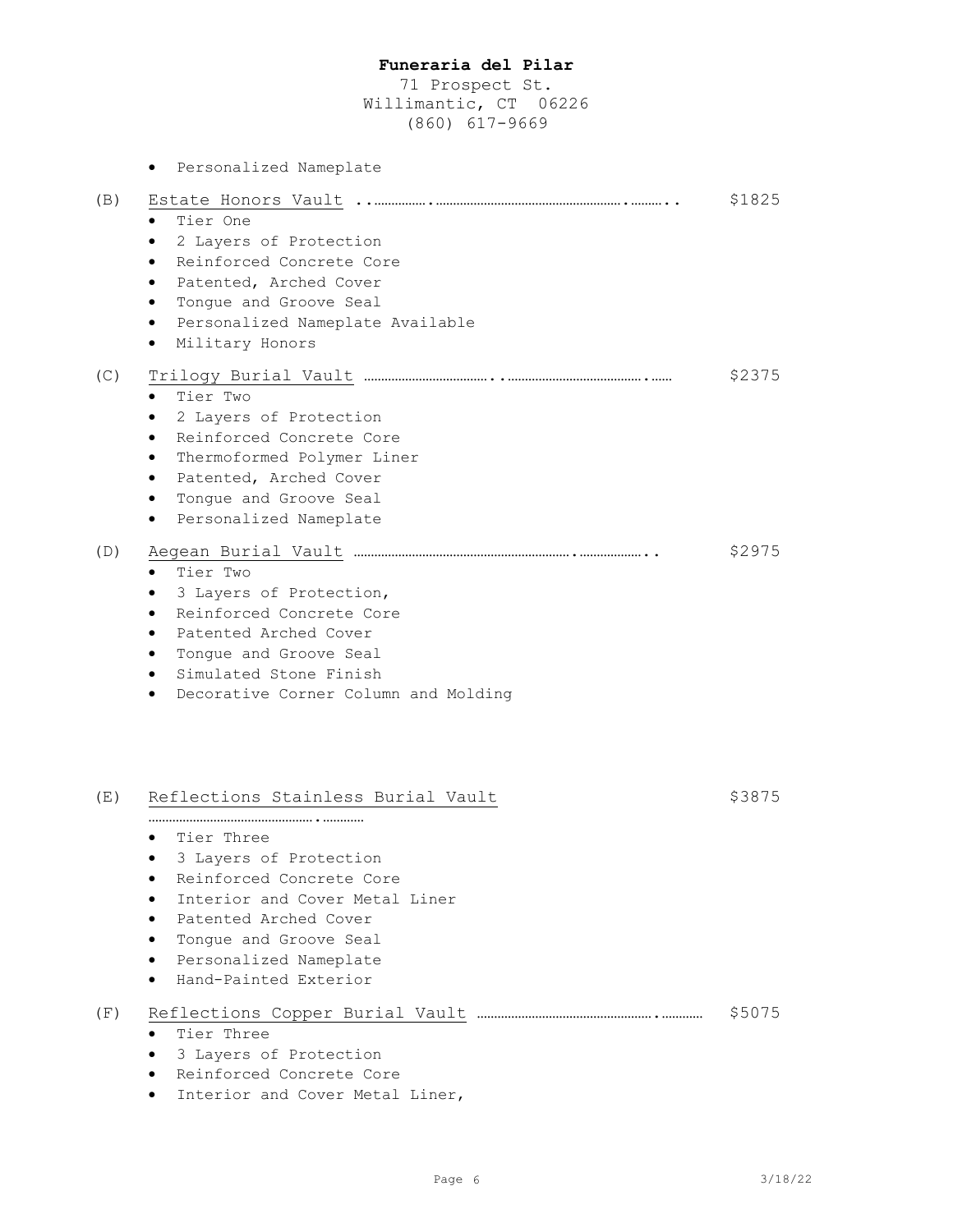71 Prospect St. Willimantic, CT 06226 (860) 617-9669

|     | Patented Arched Cover<br>Tongue and Groove Seal<br>$\bullet$<br>• Personalized Nameplate<br>Hand-Painted Exterior<br>$\bullet$                                                                                            |        |
|-----|---------------------------------------------------------------------------------------------------------------------------------------------------------------------------------------------------------------------------|--------|
| (G) | Tier Three<br>$\bullet$<br>3 Layers of Protection<br>$\bullet$                                                                                                                                                            | \$5075 |
|     | Reinforced Concrete Core<br>$\bullet$<br>Interior and Cover Metal Liner,<br>$\bullet$<br>• Patented Arched Cover<br>Tongue and Groove Seal<br>$\bullet$<br>• Personalized Nameplate<br>Hand-Painted Exterior<br>$\bullet$ |        |
| (H) | • Concrete Construction<br>• No Protection<br>No Seal<br>$\bullet$                                                                                                                                                        | \$1525 |
|     | • Used for State Veteran's Cemetery Only<br>Concrete Construction                                                                                                                                                         | \$2175 |

- No Protection
- No Seal

#### Disclaimer of Warranties

Funeraria del Pilar makes no representations or warranties regarding the outer burial containers listed. The only warranties, expressed or implied, granted in connection with the outer burial containers are the expressed written warranties, if any, extended by the manufacturers thereof. Bacon Funeral Home hereby expressly disclaims all warranties, expressed or implied, relating to the outer burial containers, including but not limited to, the implied warranties of merchantability and fitness for a particular purpose.

### **URN SELECTIONS**

Prices effective August 1, 2019 Prices Subject to Change Without Notice

| Scattering Urn                                   | \$75  |
|--------------------------------------------------|-------|
| • Various Themes Available                       |       |
| Brass Keepsake Urn<br>• Various Styles Available | S95   |
| • Various Colors and Styles Available            | \$105 |